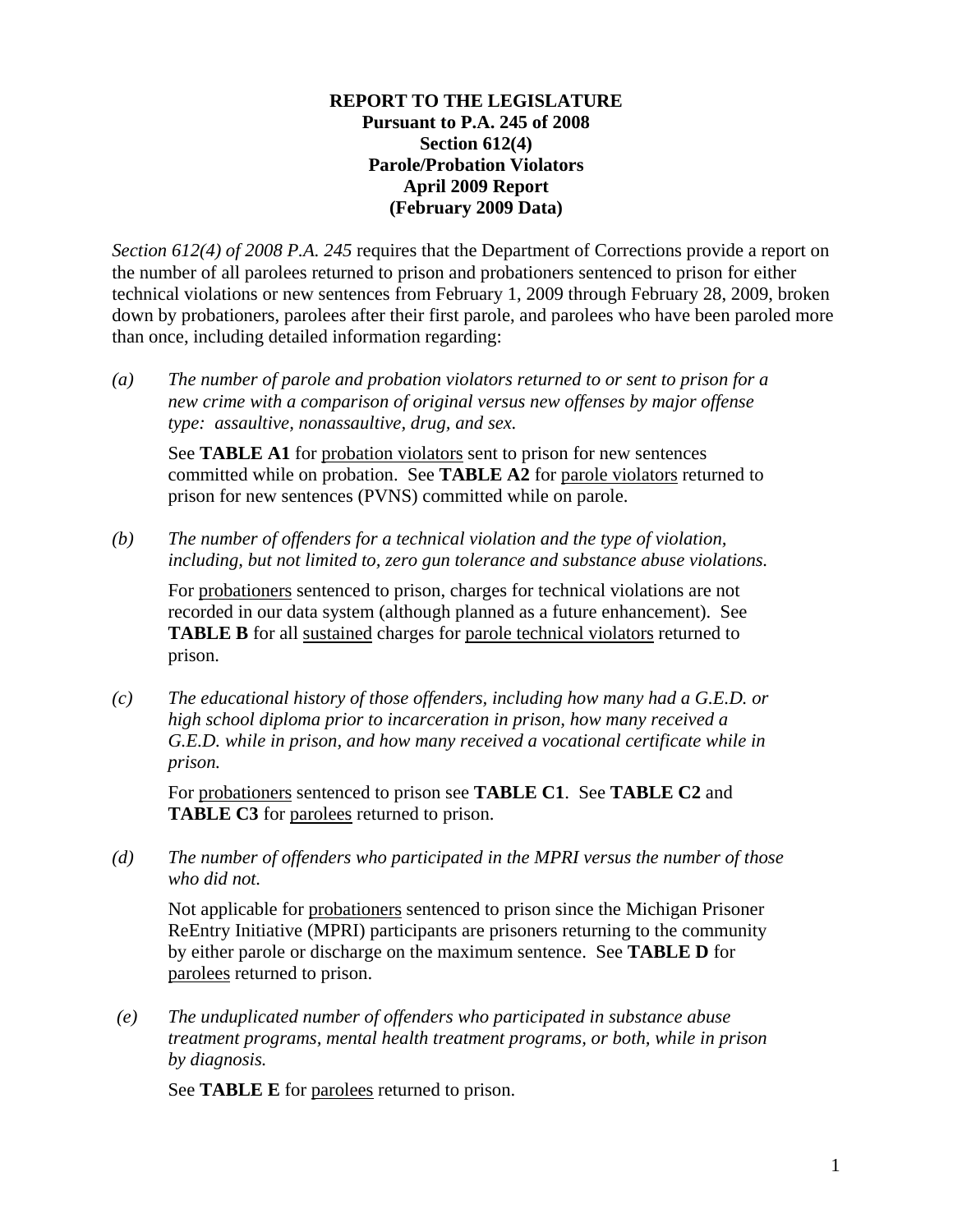## **SUMMARY TABLE**

## **A. Probationers Committed to Prison by Commitment Type**

## **February 1, 2009 - February 28, 2009**

| <b>Commitment Type</b>                 |     |  |
|----------------------------------------|-----|--|
| <b>Probation Violator Technical</b>    | 76  |  |
| <b>Probation Violator New Sentence</b> | 119 |  |
| Total                                  | 195 |  |

## **B. Parole Violators Returned to Prison by Return Type \***

## **February 1, 2009 - February 28, 2009**

| <b>Return Type</b>                                                      | <b>First Parole</b> | Reparoles | Total      |
|-------------------------------------------------------------------------|---------------------|-----------|------------|
| <b>Parole Violator Technical</b><br><b>Parole Violator New Sentence</b> | 101<br>137          | 36<br>30  | 137<br>167 |
| <sup>-</sup> otal                                                       | 238                 | 66        | 304        |

\* Excluding 3 PVNS commitment for a prior offense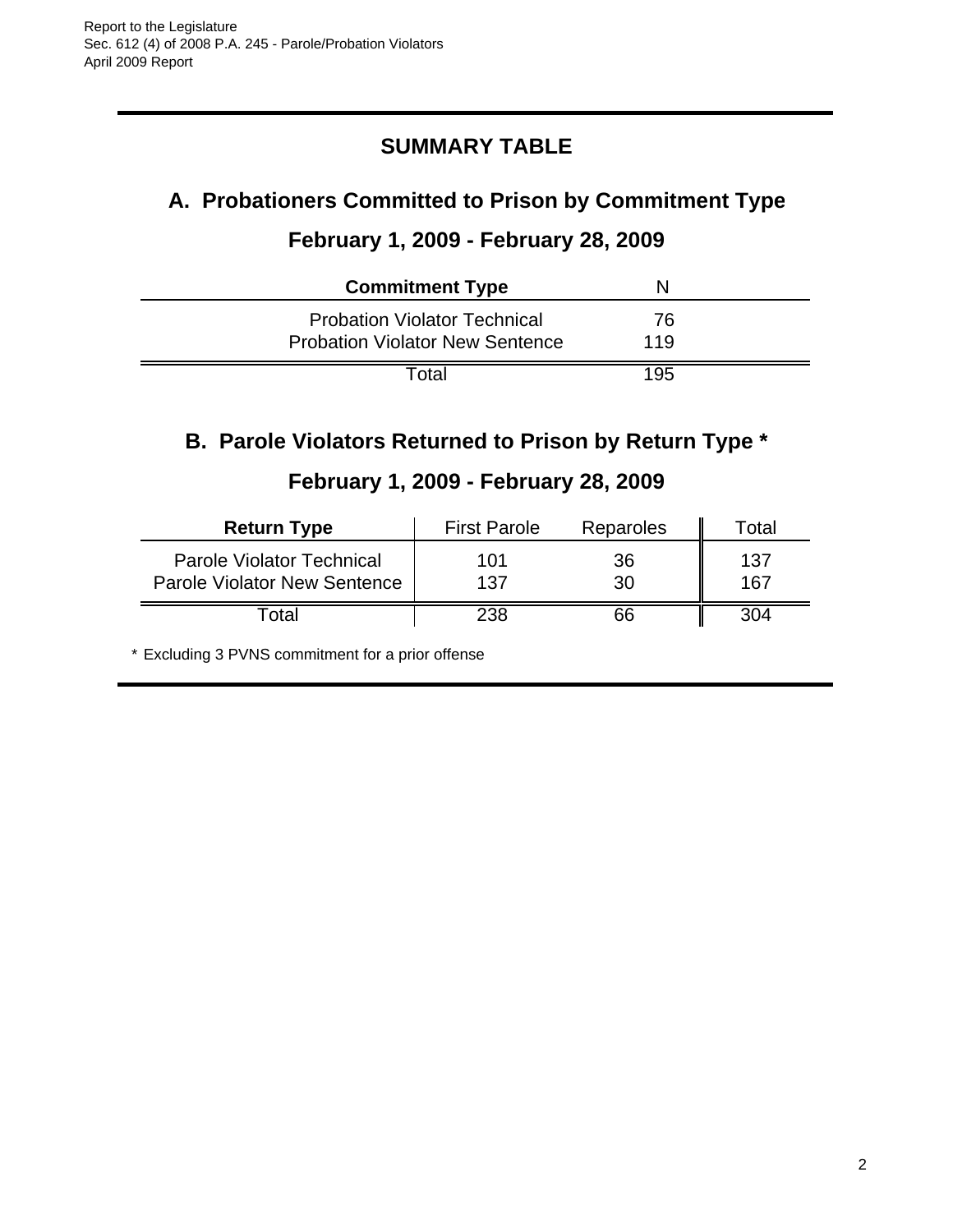## **TABLE A1: Probation Violators Sent to Prison For New Sentences Committed while on Probation By Original Crime versus New Crime:**

|                            | <b>New Crime on Probation</b> |            |      |               |       |
|----------------------------|-------------------------------|------------|------|---------------|-------|
| <b>Original Probation</b>  |                               | Other      |      | Other         |       |
| <b>Crime</b>               | <b>CSC</b>                    | Assaultive | Drug | Nonassaultive | Total |
| <b>CSC</b>                 |                               |            |      |               |       |
| <b>Other Assaultive</b>    |                               | 19         |      |               | 26    |
| Drug                       |                               | 5          | 13   | 13            | 32    |
| <b>Other Nonassaultive</b> |                               | 25         | 3    | 29            | 59    |
| Not Reported*              |                               |            |      |               |       |
| Total                      |                               | 49         | 18   | 48            | 119   |

## **February 1, 2009 - February 28, 2009**

Note: Probation technical violators sent to prison may have pending charges for offenses committed while on probation, but the above table includes only probation violators committed with a new sentence.

\* Most commonly due to out of state probation cases where the original probation offense is not recorded.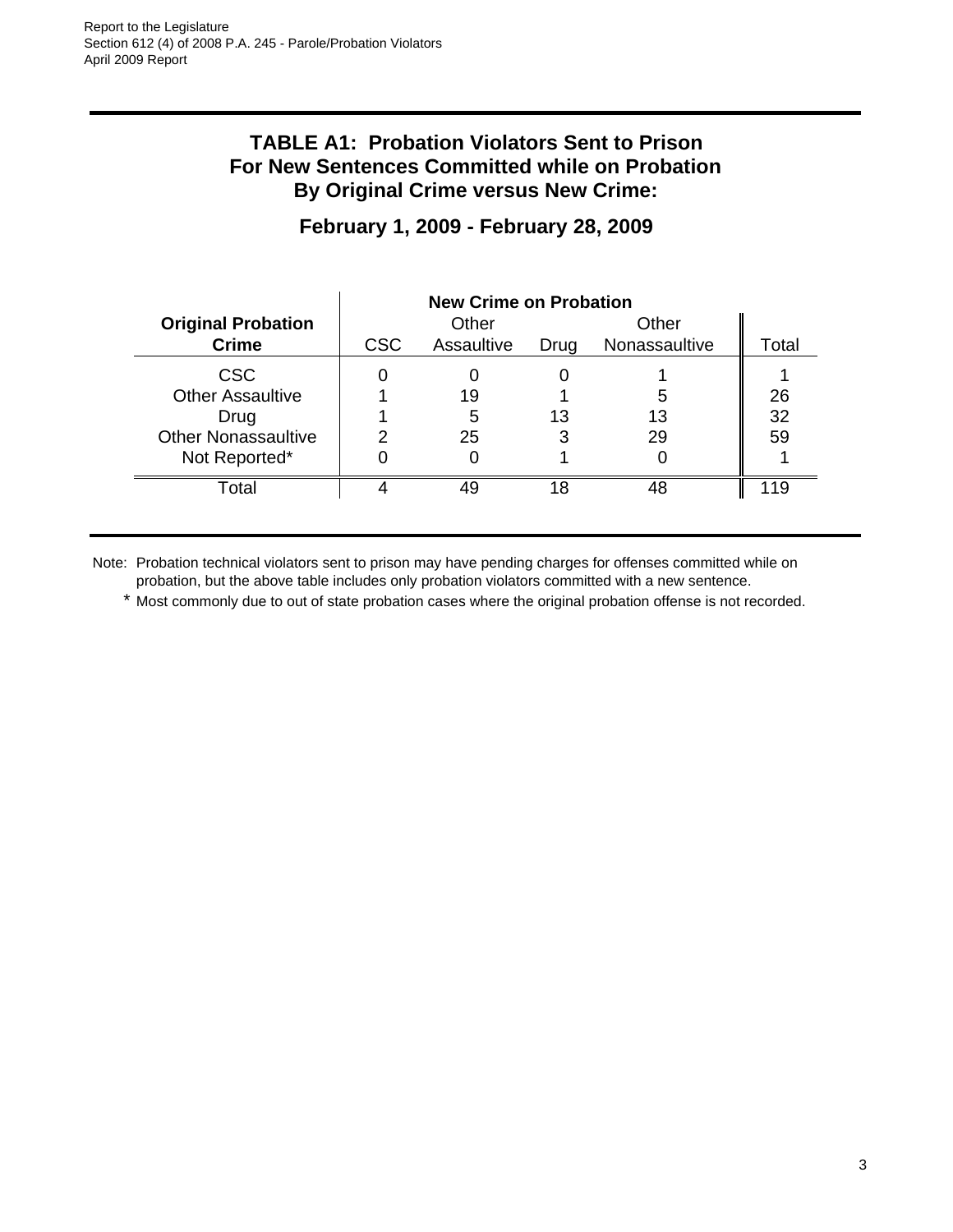## **TABLE A2: Parole Violator New Sentence (PVNS) Intake First Parole versus Reparole By Original Crime versus New Crime:**

**February 1, 2009 - February 28, 2009**

## **PVNS - First Parole from Current Prison Term**

| <b>Original Crime</b>      | <b>New Crime on Parole</b> |            |      |               |       |
|----------------------------|----------------------------|------------|------|---------------|-------|
| from which                 |                            | Other      |      | Other         |       |
| <b>Paroled</b>             | <b>CSC</b>                 | Assaultive | Drug | Nonassaultive | Total |
| <b>CSC</b>                 |                            |            |      |               |       |
| <b>Other Assaultive</b>    |                            | 28         |      | 13            | 45    |
| Drug                       |                            |            | 11   | 5             | 18    |
| <b>Other Nonassaultive</b> |                            | 18         |      | 46            | 73    |
| Гоtal                      |                            |            | 23   | 65            | 37    |

## **PVNS - Reparole from Current Prison Term**

| <b>Original Crime</b>                                                       | <b>New Crime on Parole</b> |            |      |               |         |
|-----------------------------------------------------------------------------|----------------------------|------------|------|---------------|---------|
| from which                                                                  |                            | Other      |      | Other         |         |
| <b>Paroled</b>                                                              | <b>CSC</b>                 | Assaultive | Drug | Nonassaultive | Total   |
| <b>CSC</b><br><b>Other Assaultive</b><br>Drug<br><b>Other Nonassaultive</b> |                            |            |      |               | 8<br>18 |
| Total                                                                       |                            |            |      | 15            | 30      |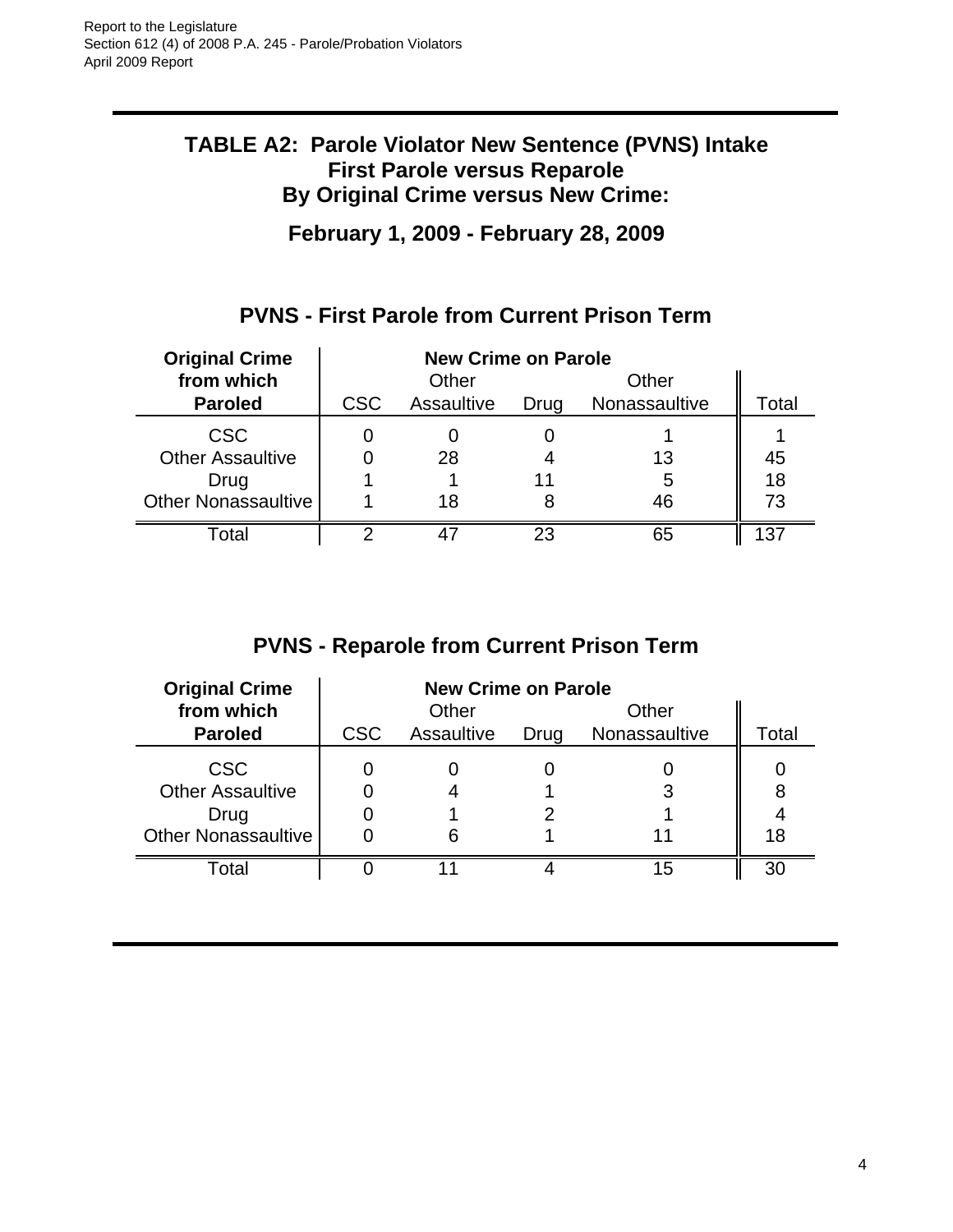## **TABLE B: All Sustained Charges for Parole Violator Technical Returns to Prison\***

## **First Parole from Current Prison Term**

### **February 1, 2009 - February 28, 2009**

| Charges*                                                          | N                       |
|-------------------------------------------------------------------|-------------------------|
| 01 Contact agent no later than first business day after release   | 40                      |
| 02 Must not change residence                                      | 16                      |
| 03 Must not leave state                                           | 9                       |
| 04 Not engage in any behavior that constitutes a violation        | 122                     |
| 05 Comply with alcohol and drug testing ordered by field agent    | 4                       |
| 06 Not associate with anyone you know to have a felony record     | 12                      |
| 07 Must not own or possess a firearm                              | 4                       |
| 07 Must not own, possess or use any object as a weapon            | 3                       |
| 08 Must not own, possess or use any object as a weapon            | $\overline{c}$          |
| 09 Make earnest efforts to find and maintain employment           | 1                       |
| 1.0 No contact with any child                                     | 1                       |
| 1.11 Sex Offender registration, provide address data & ID         | 6                       |
| 1.12 Not own computer or device capable of connecting to Internet | $\overline{7}$          |
| 1.3 No romantic relationship with person associated w/child       | $\overline{c}$          |
| 1.4 Not purchase/possess/use sexually stimulating material        | 6                       |
| 1.5 Treatment program (sex offender) as approved by agent         | 4                       |
| 1.9 Not possess/use photo equipment/photo development equip       | 4                       |
| 10 Must comply w/special conditions, written and verbal orders    | 3                       |
| 2.0 Not use/possess alcohol/intoxicants or in place served        | 26                      |
| 2.1 Complete Sub Abuse or Re-Entry Program as referred by agent   | 1                       |
| 2.1 Complete Sub Abuse Treatment Program as referred by agent     | 4                       |
| 2.3 Not own/possess paging device or cellular phone               | $\overline{\mathbf{c}}$ |
| 3.4 Complete Program                                              | 3                       |
| 3.7 Complete tether program                                       | $\boldsymbol{9}$        |
| 4.4 Abide by a specified curfew as directed                       | 13                      |
| 4.5 No contact/or within 500' home/school/employment of (name)    | 4                       |
| 5.0 May not drive without agent consent                           | 5                       |
| 5.1 May not drive                                                 | 3                       |
| 7.0 No checking account, charge account or credit card            | 1                       |

\* Most parolees returned for Technical Violations have multiple charges.

Some parolees returned recently for Technical Violations may have pending charges not yet sustained. These numbers reflect only charges sustained through formal hearings.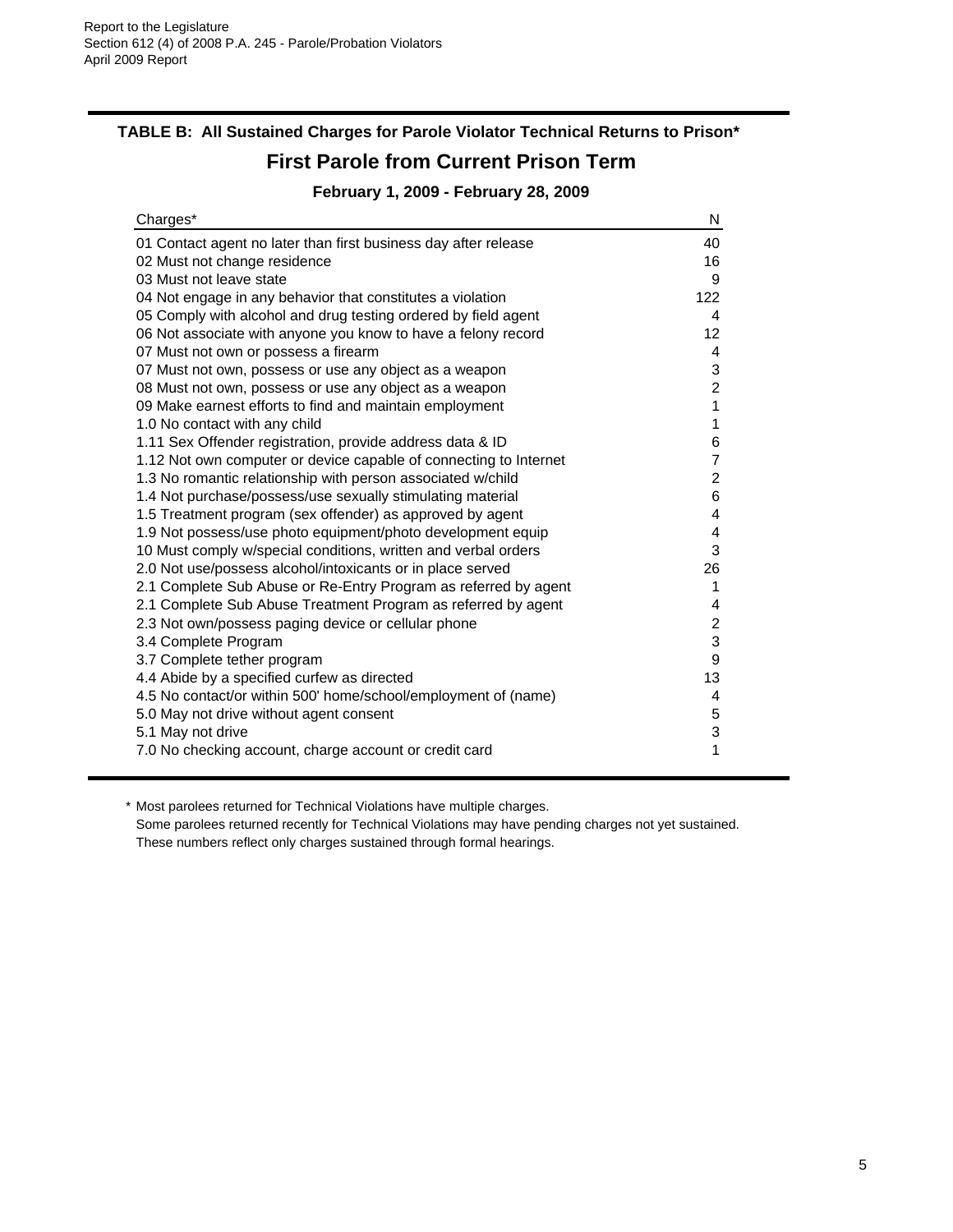## **TABLE B (cont.): All Sustained Charges for Parole Violator Technical Returns to Prison\***

## **Reparole from Current Prison Term**

### **February 1, 2009 - February 28, 2009**

| Charges*                                                        | N              |
|-----------------------------------------------------------------|----------------|
| 01 Contact agent no later than first business day after release | 27             |
| 02 Must not change residence                                    | 8              |
| 03 Must not leave state                                         | 8              |
| 04 Not engage in any behavior that constitutes a violation      | 53             |
| 05 Comply with alcohol and drug testing ordered by field agent  | 2              |
| 06 Not associate with anyone you know to have a felony record   | 1              |
| 07 Must not own or possess a firearm                            | $\overline{2}$ |
| 08 Must not own, possess or use any object as a weapon          | 1              |
| 1.0 No contact with any child                                   | 1              |
| 1.6 1000' from student safety zone (kindergarten through 12th)  | 3              |
| 1.7 500' from parks/public pool/playground/child care/pre-schls | 2              |
| 10 Must comply w/special conditions, written and verbal orders  | 3              |
| 2.0 Not use/possess alcohol/intoxicants or in place served      | 9              |
| 2.1 Complete Sub Abuse or Re-Entry Program as referred by agent |                |
| 2.1 Complete Sub Abuse Treatment Program as referred by agent   | 4              |
| 3.4 Complete Program                                            |                |
| 4.4 Abide by a specified curfew as directed                     |                |
| 4.5 No contact/or within 500' home/school/employment of (name)  | 5              |
| 4.6 No contact                                                  | 2              |
| 5.0 May not drive without agent consent                         | 1              |
| 7.0 No checking account, charge account or credit card          | 2              |
| 99 Parole Board Non-Standard Special Condition                  | 1              |
| 99.1 Parole Board Non-Standard Special Condition                |                |

\* Most parolees returned for Technical Violations have multiple charges. Some parolees returned recently for Technical Violations may have pending charges not yet sustained. These numbers reflect only charges sustained through formal hearings.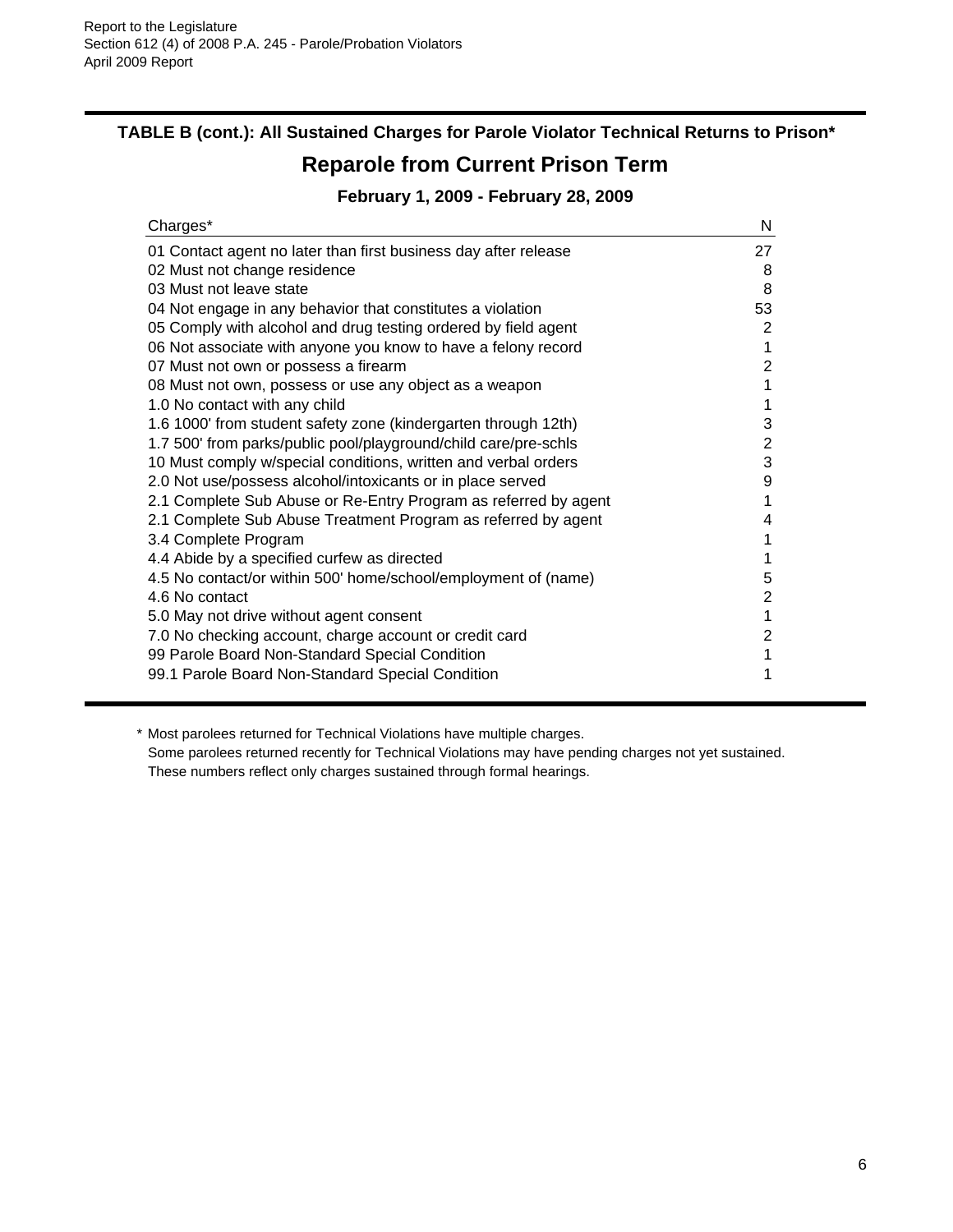# **TABLE C1: Probationers Committed to Prison by Commit Type By Academic Education Status at Time of Prison Admission**

## **February 1, 2009 - February 28, 2009**

| <b>Commitment Type</b>                 | No GED<br>or Diploma | At Least GED<br>or Diploma |   |
|----------------------------------------|----------------------|----------------------------|---|
| <b>Probation Violator Technical</b>    | 36.8%                | 63.2%                      | 2 |
| <b>Probation Violator New Sentence</b> | 53.8%                | 46.2%                      |   |

**\*** Reported academic education status for probation violators committed to prison is now based on data verified in the Offender Education Tracking System (OETS) rather than self-reporting at intake.

<sup>1</sup> Subject to pending verification of 8 cases

<sup>2</sup> Subject to pending verification of 6 cases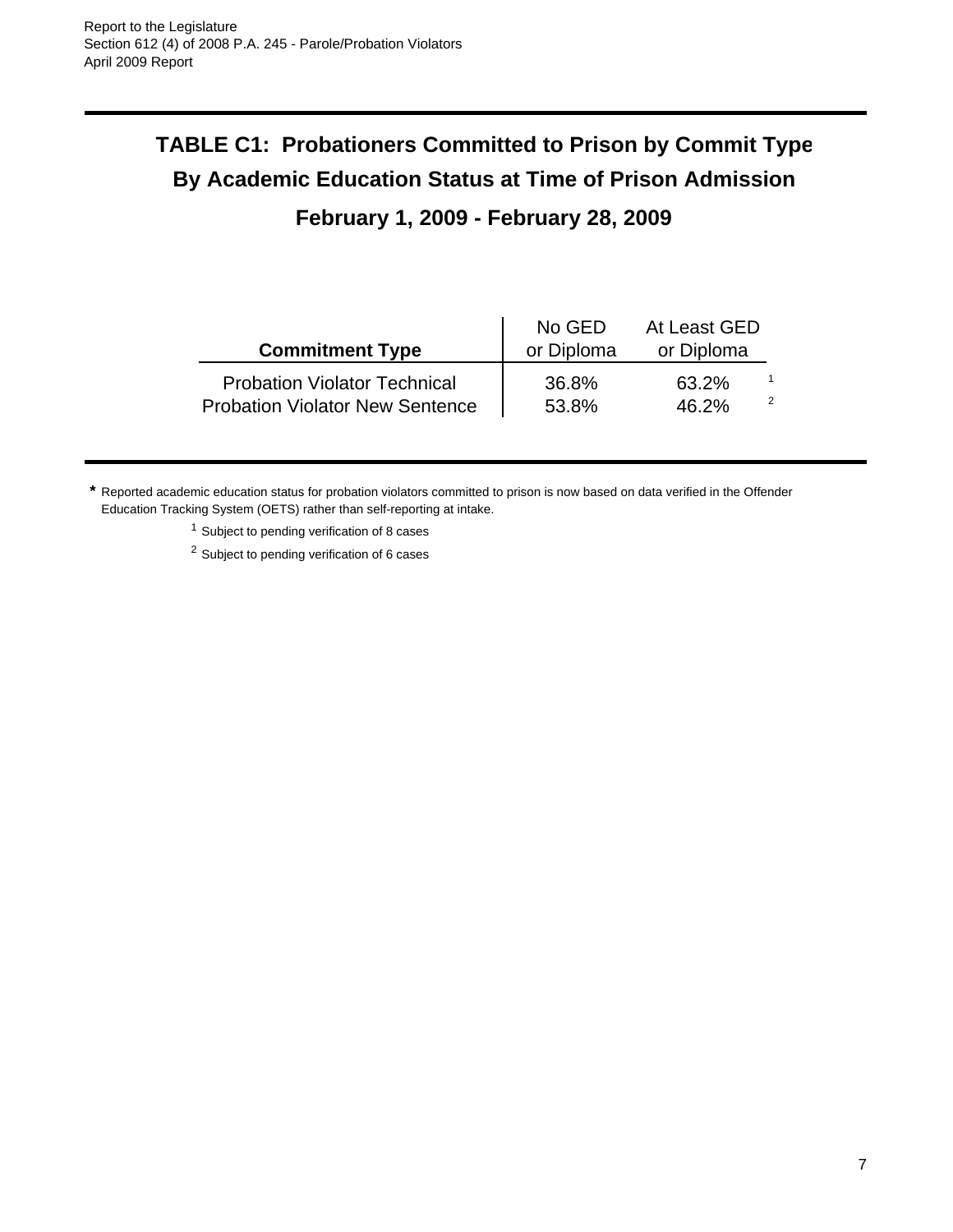## **TABLE C2: Academic Education Status of Parolees Returned to Prison by Return Type**

### **February 1, 2009 - February 28, 2009**

### **First Parole from Current Prison Term**

|                                                           | <b>GED or Diploma*</b> |                |                          |                                 |                 |
|-----------------------------------------------------------|------------------------|----------------|--------------------------|---------------------------------|-----------------|
|                                                           | Pending                |                | <b>Before</b><br>Current | During<br>Current               | After           |
| <b>Return Type</b>                                        | Verification           | None           |                          | Prison Term Prison Term Paroled |                 |
| Parole Violator Technical<br>Parole Violator New Sentence | $0.0\%$<br>$0.0\%$     | 18.8%<br>29.2% | 59.4%<br>53.3%           | 21.8%<br>16.0%                  | $0.0\%$<br>1.5% |

### **Reparole from Current Prison Term**

|                                                           | <b>GED or Diploma*</b>  |                |                          |                                                      |                    |
|-----------------------------------------------------------|-------------------------|----------------|--------------------------|------------------------------------------------------|--------------------|
| <b>Return Type</b>                                        | Pending<br>Verification | None           | <b>Before</b><br>Current | During<br>Current<br>Prison Term Prison Term Paroled | After              |
| Parole Violator Technical<br>Parole Violator New Sentence | $0.0\%$<br>3.3%         | 27.8%<br>16.7% | 47.2%<br>60.0%           | 25.0%<br>20.0%                                       | $0.0\%$<br>$0.0\%$ |

\* New data has allowed increased accuracy in determining actual graduation dates which has resulted in shifts in %'s across return types as compared to previous months.

## **TABLE C3: Parolees Returned to Prison by Return Type Who Received Vocational Certificates in Prison Prior to Parole**

### **February 1, 2009 - February 28, 2009**

| <b>Parole Violator</b><br><b>Return Type</b> | First<br><b>Parole</b> | Reparole |
|----------------------------------------------|------------------------|----------|
| Parole Violator Technical                    |                        |          |
| Parole Violator New Sentence                 | 21                     |          |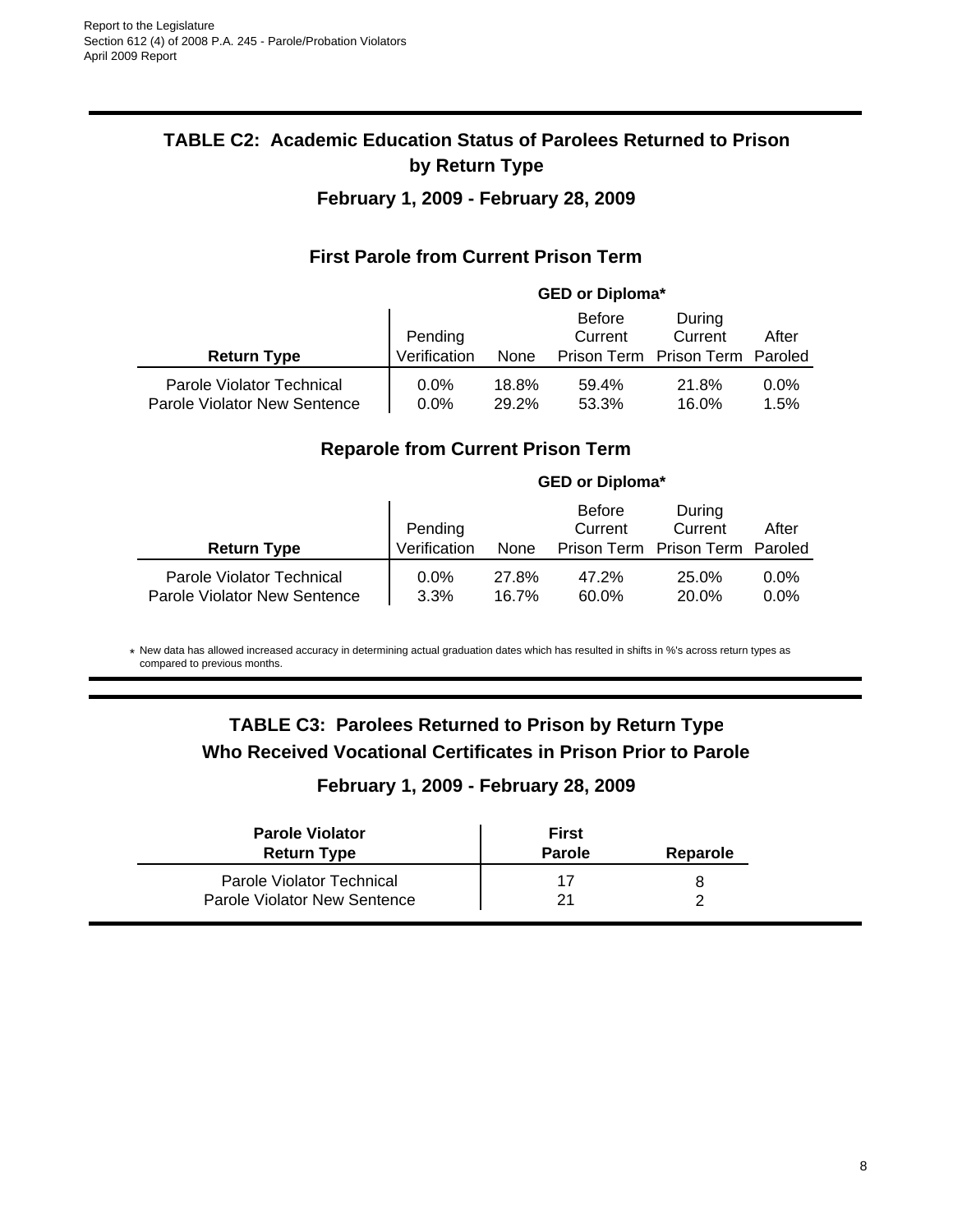## **TABLE D: Parolees Returned to Prison by Return Type By Whether Participated in the Michigan Prisoner ReEntry Initiative\* (MPRI)**

## **February 1, 2009 - February 28, 2009**

## **First Parole from Current Prison Term**

|                                     |      | <b>Not</b>  |       |
|-------------------------------------|------|-------------|-------|
| <b>Return Type</b>                  | MPRI | <b>MPRI</b> | ୮otal |
| <b>Parole Violator Technical</b>    | 57   | 44          | 101   |
| <b>Parole Violator New Sentence</b> | 46   | 91          | 137   |
| <sup>-</sup> otal                   | 103  | 135         | 238   |

## **Reparole from Current Prison Term**

| <b>Return Type</b>                                                      | <b>MPRI</b> | <b>Not</b><br><b>MPRI</b> | Total    |
|-------------------------------------------------------------------------|-------------|---------------------------|----------|
| <b>Parole Violator Technical</b><br><b>Parole Violator New Sentence</b> | 13<br>14    | 23<br>16                  | 36<br>30 |
| <sup>-</sup> otal                                                       | クラ          | 39                        | 66       |

\* The number of parolees engaged in the MPRI is increasing as the initiative is gradually brought up to scale statewide.